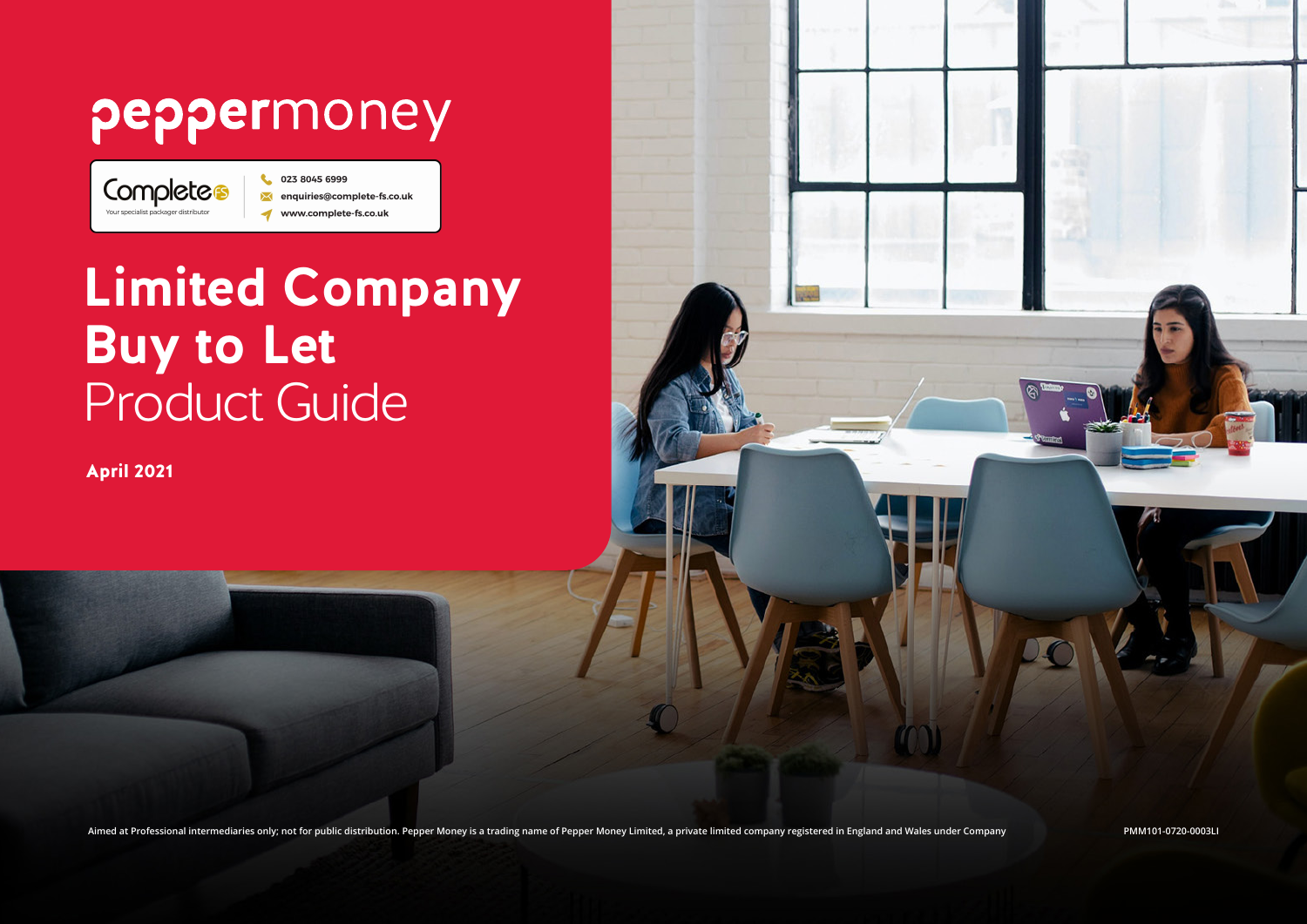

## peppermoney

## Highlights of our wide ranging criteria

persons

history (CCJ's or defaults etc)

#### Company Details

- Company is registered Account has not been frozen
- Company is active No current adverse credit
- No disqualified directors All directors must be natural
- No debentures present No minimum trading period

#### CCJs

- Don't need to be satisfied
- No number or value limit on our standard range.
- Can be registered as recently as 12months ago on our standard range

#### **Defaults**

- Don't need to be satisfied and no value limit
- Can be registered as recently as 12 months ago
- 2 individual utility, communication or mail order account defaults up to and including £150.00 each ignored (applicable to Pepper 24, 18 and 12 products)

## No Credit Scoring

- We don't credit score to make decisions
- We don't credit score to determine product selection. What you see is what you get
- Manual underwriting by a team of skilled, mandated decision makers

## Capital Raising

- To our maximum LTVs for most legal purposes
- Debt consolidation to maximum LTVs

#### Portfolio Landlords

- Portfolio landlords accepted
- See our criteria guide for full details

#### Minimum Income £30k

- Can be the combined income of all applicants
- Must be earned income
- 100% of secondary income accepted

#### SIC code must be:

- 68100 68201
- 68209 68320

#### Interest Only

- Across the entire range
- Max 80% LTV
- Sale of main residence acceptable repayment with no minimum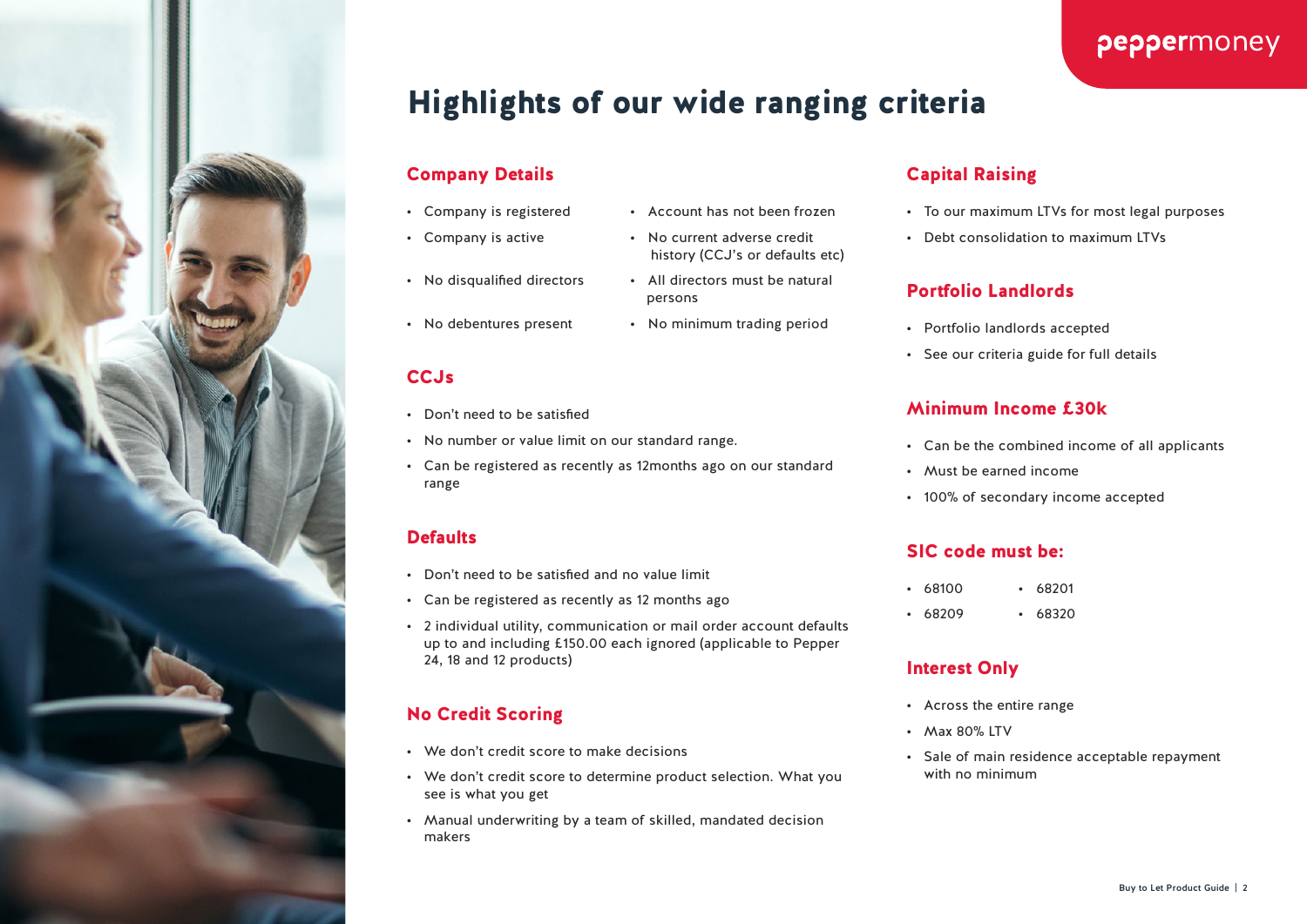## Pepper 48- Light

## $LMR = 1.10%$

Effective 21st September 2020

Suitable for clients that haven't had a Default in the last 48 months and who have never had a CCJ

|            |                                        |            | 2 Year Fixed                    |                     |           |                                 | 5 Year Fixed        |            |                                 |              |           |                                 |                              |
|------------|----------------------------------------|------------|---------------------------------|---------------------|-----------|---------------------------------|---------------------|------------|---------------------------------|--------------|-----------|---------------------------------|------------------------------|
| <b>LTV</b> | <b>Initial Rate</b>                    | Comp. Fee* | <b>Rental Calc.</b><br>(125% x) | <b>Initial Rate</b> | Comp. Fee | <b>Rental Calc.</b><br>(125% x) | <b>Initial Rate</b> | Comp. Fee* | <b>Rental Calc.</b><br>(125% x) | Initial Rate | Comp. Fee | <b>Rental Calc.</b><br>(125% x) | Reversion<br>Rates $(LMR +)$ |
| 65%        | 3.20%                                  |            | 5.50%                           | 3.15%               |           | 5.50%                           | 3.50%               |            | 3.50%                           | 3.45%        |           | 3.45%                           | 4.00%                        |
| <b>70%</b> | 3.30%                                  | £1,995/    | 5.50%                           | 3.25%               |           | 5.50%                           | 3.60%               | £1,995 /   | 3.60%                           | 3.55%        |           | 3.55%                           | 4.00%                        |
| 75%        | 3.40%                                  | £2,995     | 5.50%                           | 3.35%               | 1.50%     | 5.50%                           | 3.65%               | £2,995     | 3.65%                           | 3.60%        | 1.50%     | 3.60%                           | 4.25%                        |
| 80%        | 4.40%                                  |            | 6.40%                           | 4.35%               |           | 4.35%                           | 4.60%               |            | 4.60%                           | 4.55%        |           | 4.55%                           | 4.50%                        |
|            | ERC: 3%, 2%<br>ERC: 4%, 4%, 3%, 3%, 2% |            |                                 |                     |           |                                 |                     |            |                                 |              |           |                                 |                              |
|            | <b>Application fee = £150</b>          |            |                                 |                     |           |                                 |                     |            |                                 |              |           |                                 |                              |

|                             | <b>Key Criteria</b>                                     |                                         |                                                                                                                                                                                             |                                   |                                                                              |  |  |  |  |  |
|-----------------------------|---------------------------------------------------------|-----------------------------------------|---------------------------------------------------------------------------------------------------------------------------------------------------------------------------------------------|-----------------------------------|------------------------------------------------------------------------------|--|--|--|--|--|
|                             | <b>Credit Criteria</b>                                  |                                         | <b>Applicants</b>                                                                                                                                                                           | <b>Loan Size</b>                  |                                                                              |  |  |  |  |  |
| <b>CCJs</b>                 | None                                                    | Age                                     | Minimum 21 years; Maximum 85<br>years (at end of term)                                                                                                                                      | <b>Minimum</b>                    | £25,001                                                                      |  |  |  |  |  |
| <b>Defaults</b>             | 0 in 48 months                                          | <b>Min Income</b>                       | £30,000 per application (no<br>foreign currency income and rental<br>income cannot be the principal<br>income source. Rental income from<br>the security property must also be<br>excluded) | Maximum                           | Up to £750,000 available to 80% LTV<br>Up to £1 million available to 75% LTV |  |  |  |  |  |
|                             |                                                         | <b>Max Applicants</b><br>$\overline{4}$ |                                                                                                                                                                                             | Repayment                         |                                                                              |  |  |  |  |  |
| Mortgage/Secured Arrears    | 0 in 48 months (No arrears balance<br>in last 6 months) | <b>Employed</b>                         | Minimum of 6 months in current<br>job and not in probation. Evidence<br>of employment history is required                                                                                   | Capital & Interest; Interest Only |                                                                              |  |  |  |  |  |
|                             |                                                         |                                         | to cover the last 12 months                                                                                                                                                                 | Property value                    |                                                                              |  |  |  |  |  |
|                             |                                                         |                                         | Must have been in their current<br>business for a minimum of 12                                                                                                                             | Minimum                           | £70,000                                                                      |  |  |  |  |  |
| <b>Bankruptcy/IVA</b>       | Discharged > 6 years ago                                | Self-Employed                           | months and able to supply 1 year's<br>trading accounts                                                                                                                                      | <b>Term</b>                       |                                                                              |  |  |  |  |  |
| <b>Repossessions</b>        | None in last 6 years                                    |                                         |                                                                                                                                                                                             |                                   | 5 years                                                                      |  |  |  |  |  |
| <b>Debt Management Plan</b> | Considered if satisfied over 12 months ago              |                                         | Maximum                                                                                                                                                                                     | 35 years                          |                                                                              |  |  |  |  |  |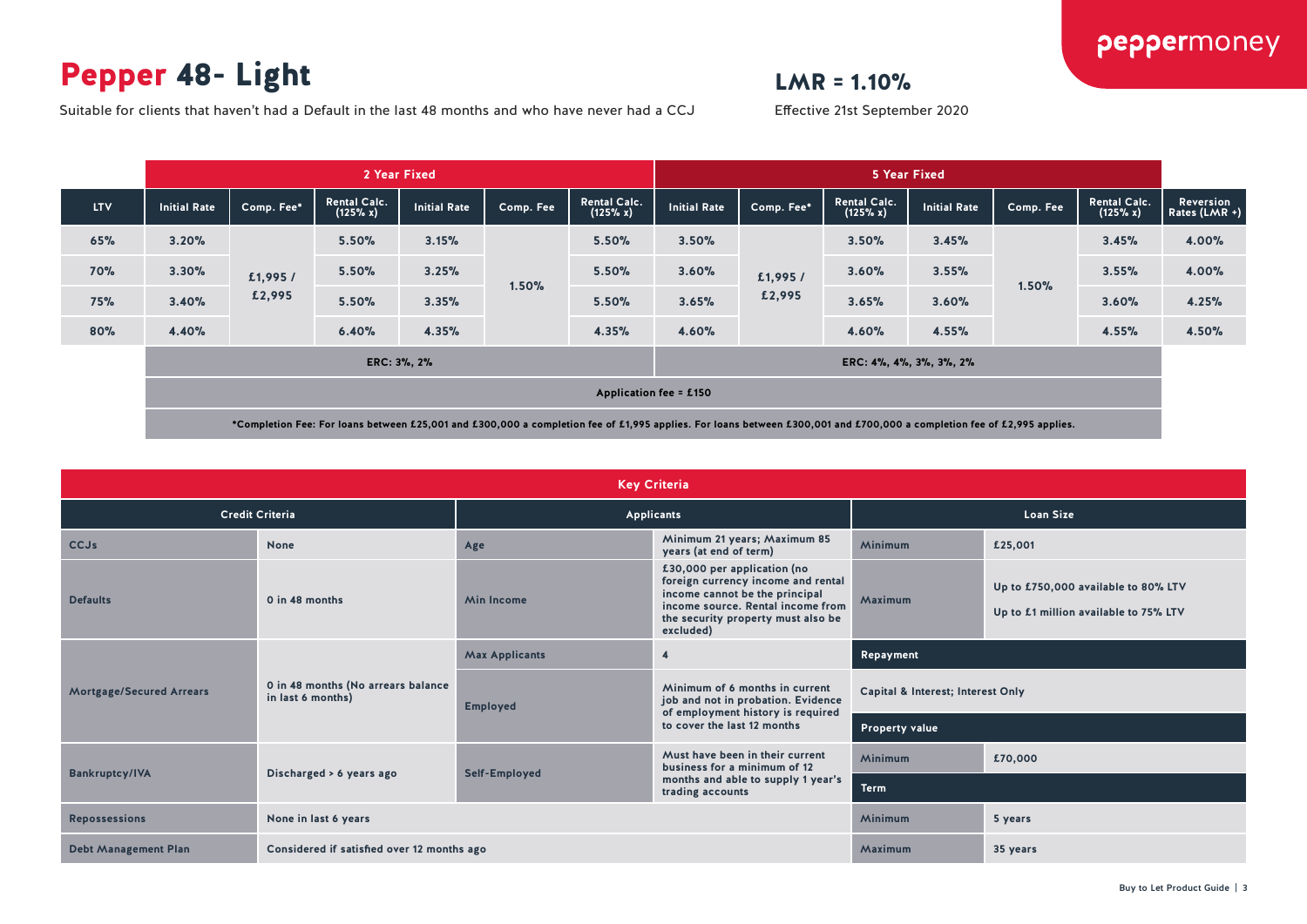Pepper 48

 $LMR = 1.10%$ 

Suitable for clients that haven't had a CCJ or Default in the last 48 months

Effective 21st September 2020

|            |                                        | 2 Year Fixed |                                 |                     |           |                                 |                     | 5 Year Fixed |                                 |                     |           |                                 |                              |
|------------|----------------------------------------|--------------|---------------------------------|---------------------|-----------|---------------------------------|---------------------|--------------|---------------------------------|---------------------|-----------|---------------------------------|------------------------------|
| <b>LTV</b> | <b>Initial Rate</b>                    | Comp. Fee*   | <b>Rental Calc.</b><br>(125% x) | <b>Initial Rate</b> | Comp. Fee | <b>Rental Calc.</b><br>(125% x) | <b>Initial Rate</b> | Comp. Fee*   | <b>Rental Calc.</b><br>(125% x) | <b>Initial Rate</b> | Comp. Fee | <b>Rental Calc.</b><br>(125% x) | Reversion<br>Rates $(LMR +)$ |
| 65%        | 3.60%                                  |              | 5.60%                           | 3.55%               |           | 5.55%                           | 3.90%               |              | 3.90%                           | 3.85%               |           | 3.85%                           | 4.00%                        |
| <b>70%</b> | 3.65%                                  | £1,995/      | 5.65%                           | 3.60%               | 1.50%     | 5.60%                           | 3.95%               | £1,995/      | 3.95%                           | 3.90%               |           | 3.90%                           | 4.00%                        |
| <b>75%</b> | 3.75%                                  | £2,995       | 5.75%                           | 3.70%               |           | 5.70%                           | 4.05%               | £2,995       | 4.05%                           | 3.99%               | 1.50%     | 3.99%                           | 4.25%                        |
| 80%        | 4.75%                                  | 6.75%        |                                 | 4.70%               |           | 6.70%                           | 4.99%               |              | 4.99%                           | 4.95%               |           | 4.95%                           | 4.50%                        |
|            | ERC: 3%, 2%<br>ERC: 4%, 4%, 3%, 3%, 2% |              |                                 |                     |           |                                 |                     |              |                                 |                     |           |                                 |                              |
|            | Application fee = £150                 |              |                                 |                     |           |                                 |                     |              |                                 |                     |           |                                 |                              |

|                                 | <b>Key Criteria</b>                                     |                                                               |                                                                                                                                                                                             |                                   |                                                                              |  |  |  |  |  |
|---------------------------------|---------------------------------------------------------|---------------------------------------------------------------|---------------------------------------------------------------------------------------------------------------------------------------------------------------------------------------------|-----------------------------------|------------------------------------------------------------------------------|--|--|--|--|--|
|                                 | <b>Credit Criteria</b>                                  |                                                               | <b>Applicants</b>                                                                                                                                                                           | <b>Loan Size</b>                  |                                                                              |  |  |  |  |  |
| <b>CCJs/Defaults</b>            | 0 in 48 months                                          | Minimum 21 years; Maximum 85<br>Age<br>years (at end of term) |                                                                                                                                                                                             | <b>Minimum</b>                    | £25,001                                                                      |  |  |  |  |  |
| <b>CCJ Value</b>                | No limit                                                | <b>Min Income</b>                                             | £30,000 per application (no<br>foreign currency income and rental<br>income cannot be the principal<br>income source. Rental income from<br>the security property must also be<br>excluded) | Maximum                           | Up to £750,000 available to 80% LTV<br>Up to £1 million available to 75% LTV |  |  |  |  |  |
|                                 |                                                         | <b>Max Applicants</b><br>$\overline{4}$                       |                                                                                                                                                                                             | Repayment                         |                                                                              |  |  |  |  |  |
| <b>Mortgage/Secured Arrears</b> | 0 in 48 months (No arrears balance<br>in last 6 months) | <b>Employed</b>                                               | Minimum of 6 months in current<br>job and not in probation. Evidence<br>of employment history is required                                                                                   | Capital & Interest; Interest Only |                                                                              |  |  |  |  |  |
|                                 |                                                         |                                                               | to cover the last 12 months                                                                                                                                                                 | Property value                    |                                                                              |  |  |  |  |  |
|                                 |                                                         |                                                               | Must have been in their current<br>business for a minimum of 12                                                                                                                             | <b>Minimum</b>                    | £70,000                                                                      |  |  |  |  |  |
| <b>Bankruptcy/IVA</b>           | Discharged > 6 years ago                                | Self-Employed                                                 | months and able to supply 1 year's<br>trading accounts                                                                                                                                      | <b>Term</b>                       |                                                                              |  |  |  |  |  |
| <b>Repossessions</b>            | None in last 6 years                                    |                                                               |                                                                                                                                                                                             |                                   | 5 years                                                                      |  |  |  |  |  |
| <b>Debt Management Plan</b>     | Considered if satisfied over 12 months ago              |                                                               | Maximum                                                                                                                                                                                     | 35 years                          |                                                                              |  |  |  |  |  |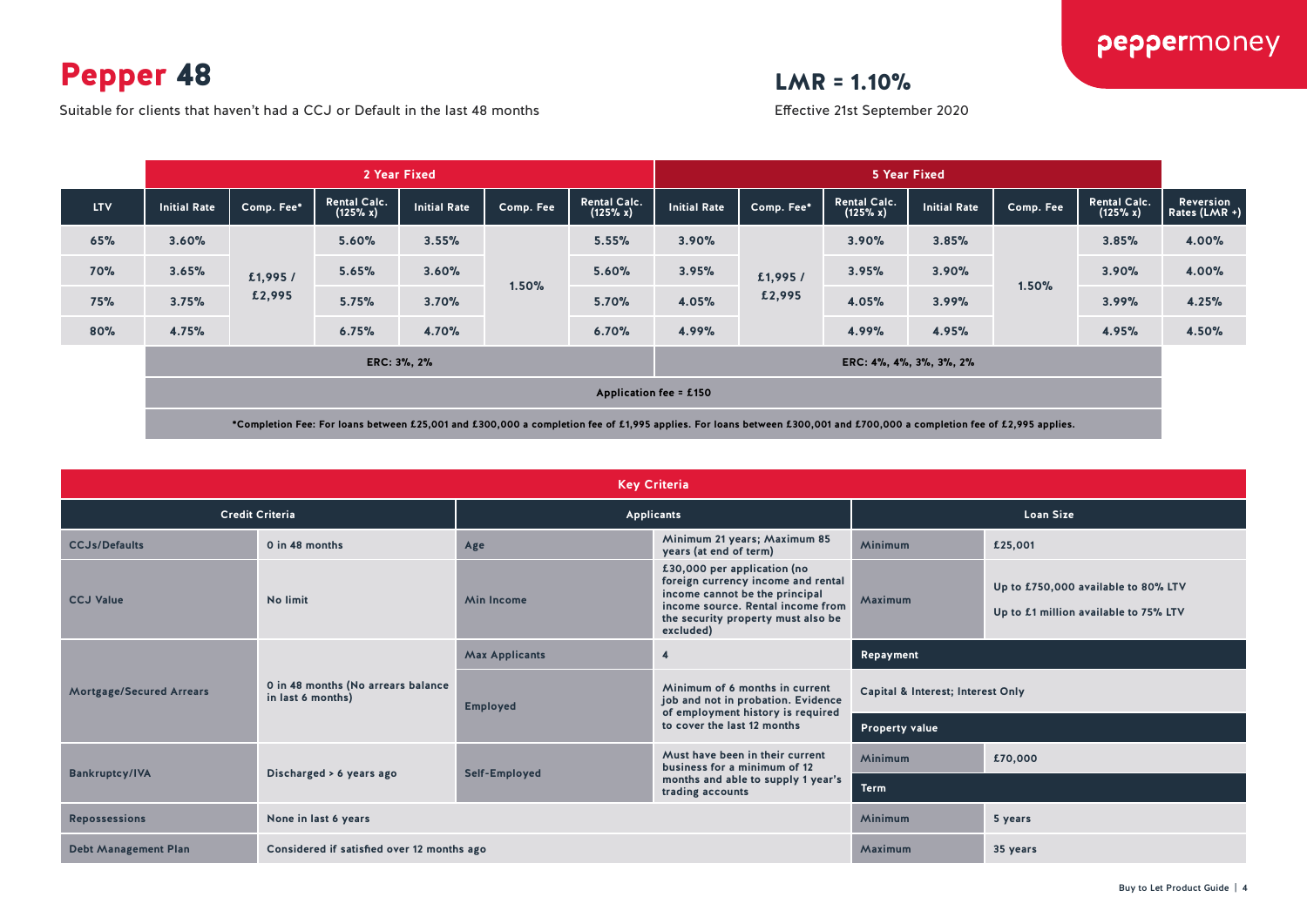## Pepper 36- Light

## $LMR = 1.10%$

Effective 21st September 2020

Suitable for clients that haven't had a Default in the last 36 months and who have never had a CCJ

| 2 Year Fixed                           |            |                                 |                     |           |                                 | 5 Year Fixed |            |                                 |              |           |                                 |                              |
|----------------------------------------|------------|---------------------------------|---------------------|-----------|---------------------------------|--------------|------------|---------------------------------|--------------|-----------|---------------------------------|------------------------------|
| <b>Initial Rate</b>                    | Comp. Fee* | <b>Rental Calc.</b><br>(125% x) | <b>Initial Rate</b> | Comp. Fee | <b>Rental Calc.</b><br>(125% x) | Initial Rate | Comp. Fee* | <b>Rental Calc.</b><br>(125% x) | Initial Rate | Comp. Fee | <b>Rental Calc.</b><br>(125% x) | Reversion<br>Rates $(LMR +)$ |
| 3.45%                                  |            | 5.45%                           | 3.40%               |           | 5.40%                           | 3.65%        |            | 3.65%                           | 3.60%        |           | 3.60%                           | 4.00%                        |
| 3.50%                                  | £1,995/    | 5.50%                           | 3.45%               | 1.50%     | 5.45%                           | 3.75%        | £1,995 /   | 3.75%                           | 3.70%        |           | 3.70%                           | 4.00%                        |
| 3.60%                                  | £2,995     | 5.60%                           | 3.55%               |           | 5.55%                           | 3.95%        | £2,995     | 3.95%                           | 3.90%        |           | 3.90%                           | 4.25%                        |
| 4.60%                                  |            | 6.60%                           | 4.55%               |           | 6.55%                           | 5.05%        |            | 5.05%                           | 4.99%        |           | 4.99%                           | 4.50%                        |
| ERC: 3%, 2%<br>ERC: 4%, 4%, 3%, 3%, 2% |            |                                 |                     |           |                                 |              |            |                                 |              |           |                                 |                              |
| Application fee = £150                 |            |                                 |                     |           |                                 |              |            |                                 |              |           |                                 |                              |
|                                        |            |                                 |                     |           |                                 |              |            |                                 |              |           | 1.50%                           |                              |

|                             | <b>Key Criteria</b>                                     |                                         |                                                                                                                                                                                             |                                   |                                                                              |  |  |  |  |  |
|-----------------------------|---------------------------------------------------------|-----------------------------------------|---------------------------------------------------------------------------------------------------------------------------------------------------------------------------------------------|-----------------------------------|------------------------------------------------------------------------------|--|--|--|--|--|
|                             | <b>Credit Criteria</b>                                  |                                         | <b>Applicants</b>                                                                                                                                                                           | <b>Loan Size</b>                  |                                                                              |  |  |  |  |  |
| <b>CCJs</b>                 | None                                                    | Age                                     | Minimum 21 years; Maximum 85<br>years (at end of term)                                                                                                                                      | <b>Minimum</b>                    | £25,001                                                                      |  |  |  |  |  |
| <b>Defaults</b>             | 0 in 36 months                                          | <b>Min Income</b>                       | £30,000 per application (no<br>foreign currency income and rental<br>income cannot be the principal<br>income source. Rental income from<br>the security property must also be<br>excluded) | Maximum                           | Up to £750,000 available to 80% LTV<br>Up to £1 million available to 75% LTV |  |  |  |  |  |
|                             |                                                         | <b>Max Applicants</b><br>$\overline{4}$ |                                                                                                                                                                                             | Repayment                         |                                                                              |  |  |  |  |  |
| Mortgage/Secured Arrears    | 0 in 36 months (No arrears balance<br>in last 6 months) | <b>Employed</b>                         | Minimum of 6 months in current<br>job and not in probation. Evidence<br>of employment history is required                                                                                   | Capital & Interest; Interest Only |                                                                              |  |  |  |  |  |
|                             |                                                         |                                         | to cover the last 12 months                                                                                                                                                                 | Property value                    |                                                                              |  |  |  |  |  |
|                             |                                                         |                                         | Must have been in their current<br>business for a minimum of 12                                                                                                                             | <b>Minimum</b>                    | £70,000                                                                      |  |  |  |  |  |
| <b>Bankruptcy/IVA</b>       | Discharged > 6 years ago                                | Self-Employed                           | months and able to supply 1 year's<br>trading accounts                                                                                                                                      | <b>Term</b>                       |                                                                              |  |  |  |  |  |
| <b>Repossessions</b>        | None in last 6 years                                    |                                         |                                                                                                                                                                                             |                                   | 5 years                                                                      |  |  |  |  |  |
| <b>Debt Management Plan</b> | Considered if satisfied over 12 months ago              |                                         | Maximum                                                                                                                                                                                     | 35 years                          |                                                                              |  |  |  |  |  |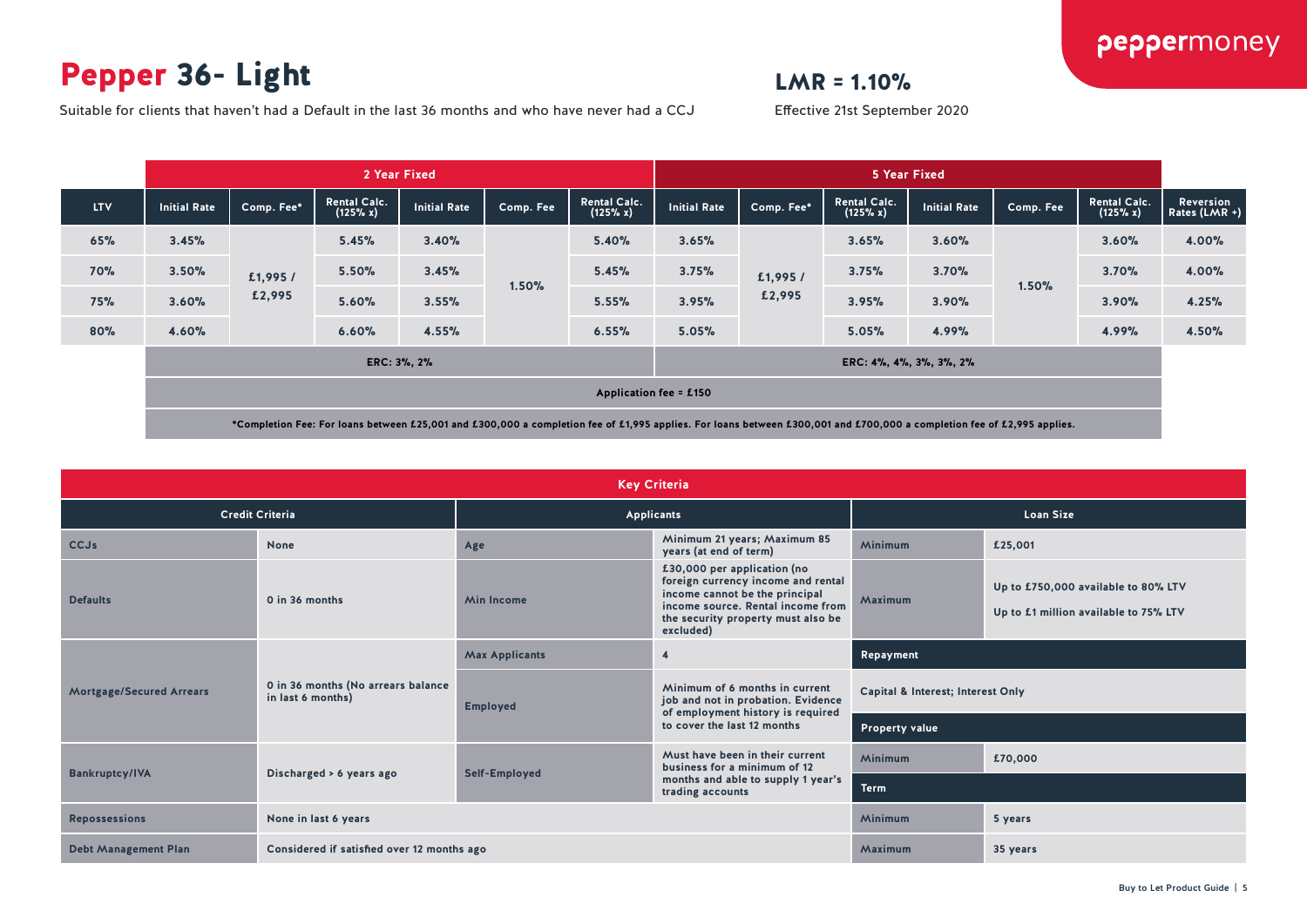Pepper 36

Suitable for clients that haven't had a CCJ or Default in the last 36 months

## $LMR = 1.10%$

Effective 21st September 2020

|            |                                        | 2 Year Fixed |                                 |                     |           |                                 |                     | 5 Year Fixed |                                 |                     |           |                                 |                            |
|------------|----------------------------------------|--------------|---------------------------------|---------------------|-----------|---------------------------------|---------------------|--------------|---------------------------------|---------------------|-----------|---------------------------------|----------------------------|
| <b>LTV</b> | <b>Initial Rate</b>                    | Comp. Fee* ' | <b>Rental Calc.</b><br>(125% x) | <b>Initial Rate</b> | Comp. Fee | <b>Rental Calc.</b><br>(125% x) | <b>Initial Rate</b> | Comp. Fee*   | <b>Rental Calc.</b><br>(125% x) | <b>Initial Rate</b> | Comp. Fee | <b>Rental Calc.</b><br>(125% x) | Reversion<br>Rates (LMR +) |
| 65%        | 3.70%                                  | £1,995/      | 5.70%                           | 3.65%               |           | 5.65%                           | 3.95%               |              | 3.95%                           | 3.90%               |           | 3.90%                           | 4.00%                      |
| <b>70%</b> | 3.75%                                  |              | 5.75%                           | 3.70%               |           | 5.70%                           | 4.05%               | £1,995/      | 4.05%                           | 3.99%               |           | 3.99%                           | 4.00%                      |
| 75%        | 3.80%                                  | £2,995       | 5.80%                           | 3.75%               | 1.50%     | 5.75%                           | 4.30%               | £2,995       | 4.30%                           | 4.25%               | 1.50%     | 4.25%                           | 4.25%                      |
| 80%        | 4.85%                                  |              | 6.85%                           | 4.80%               |           | 6.80%                           | 5.40%               |              | 5.40%                           | 5.35%               |           | 5.35%                           | 4.50%                      |
|            | ERC: 3%, 2%<br>ERC: 4%, 4%, 3%, 3%, 2% |              |                                 |                     |           |                                 |                     |              |                                 |                     |           |                                 |                            |
|            | Application fee = £150                 |              |                                 |                     |           |                                 |                     |              |                                 |                     |           |                                 |                            |

|                                 | <b>Key Criteria</b>                                     |                                                               |                                                                                                                                                                                             |                                   |                                                                              |  |  |  |  |  |
|---------------------------------|---------------------------------------------------------|---------------------------------------------------------------|---------------------------------------------------------------------------------------------------------------------------------------------------------------------------------------------|-----------------------------------|------------------------------------------------------------------------------|--|--|--|--|--|
|                                 | <b>Credit Criteria</b>                                  |                                                               | <b>Applicants</b>                                                                                                                                                                           | <b>Loan Size</b>                  |                                                                              |  |  |  |  |  |
| <b>CCJs/Defaults</b>            | 0 in 36 months                                          | Minimum 21 years; Maximum 85<br>Age<br>years (at end of term) |                                                                                                                                                                                             | Minimum                           | £25,001                                                                      |  |  |  |  |  |
| <b>CCJ Value</b>                | No limit                                                | <b>Min Income</b>                                             | £30,000 per application (no<br>foreign currency income and rental<br>income cannot be the principal<br>income source. Rental income from<br>the security property must also be<br>excluded) | Maximum                           | Up to £750,000 available to 80% LTV<br>Up to £1 million available to 75% LTV |  |  |  |  |  |
|                                 |                                                         | <b>Max Applicants</b><br>$\overline{\mathbf{4}}$              |                                                                                                                                                                                             | Repayment                         |                                                                              |  |  |  |  |  |
| <b>Mortgage/Secured Arrears</b> | 0 in 36 months (No arrears balance<br>in last 6 months) | <b>Employed</b>                                               | Minimum of 6 months in current<br>job and not in probation. Evidence<br>of employment history is required                                                                                   | Capital & Interest; Interest Only |                                                                              |  |  |  |  |  |
|                                 |                                                         |                                                               | to cover the last 12 months                                                                                                                                                                 | <b>Property value</b>             |                                                                              |  |  |  |  |  |
|                                 |                                                         |                                                               | Must have been in their current<br>business for a minimum of 12                                                                                                                             | <b>Minimum</b>                    | £70,000                                                                      |  |  |  |  |  |
| <b>Bankruptcy/IVA</b>           | Discharged > 6 years ago                                | Self-Employed                                                 | months and able to supply 1 year's<br>trading accounts                                                                                                                                      | <b>Term</b>                       |                                                                              |  |  |  |  |  |
| <b>Repossessions</b>            | None in last 6 years                                    |                                                               |                                                                                                                                                                                             |                                   | 5 years                                                                      |  |  |  |  |  |
| <b>Debt Management Plan</b>     | Considered if satisfied over 12 months ago              |                                                               |                                                                                                                                                                                             | Maximum                           | 35 years                                                                     |  |  |  |  |  |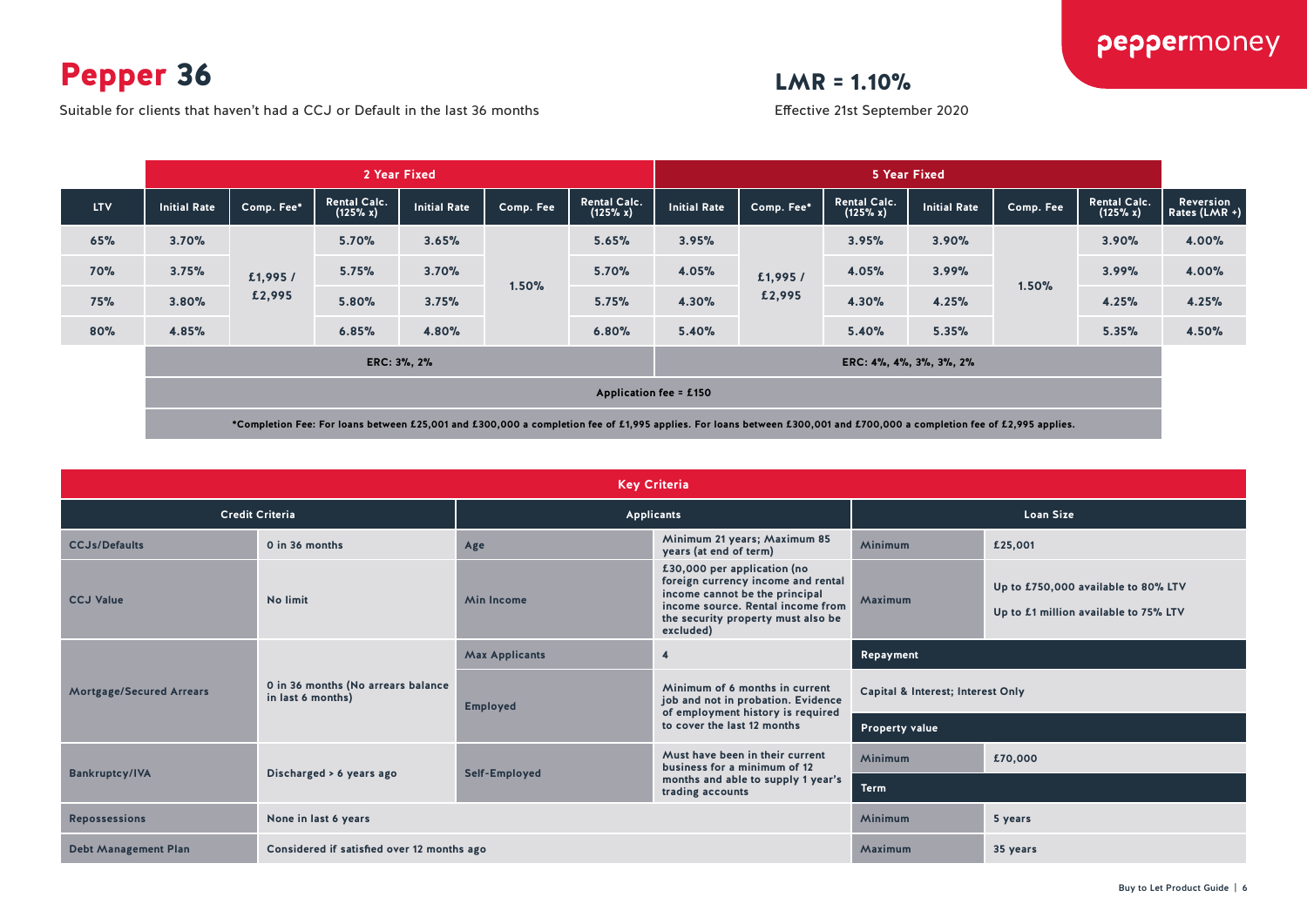## Pepper 24- Light

## $LMR = 1.10%$

Effective 21st September 2020

Suitable for clients that haven't had a Default in the last 24 months and who have never had a CCJ

|                                                                                                                                                                         |                     |                 |                              | 5 Year Fixed            |           |                              |                                |  |
|-------------------------------------------------------------------------------------------------------------------------------------------------------------------------|---------------------|-----------------|------------------------------|-------------------------|-----------|------------------------------|--------------------------------|--|
| <b>LTV</b>                                                                                                                                                              | <b>Initial Rate</b> | Comp Fee*       | <b>Rental Calc. (125% x)</b> | <b>Initial Rate</b>     | Comp Fee* | <b>Rental Calc. (125% x)</b> | <b>Reversion Rates (LMR +)</b> |  |
| 70%                                                                                                                                                                     | 4.35%               |                 | 4.35%                        | 4.30%                   |           | 4.30%                        | 4.00%                          |  |
| 75%                                                                                                                                                                     | 4.55%               | £1,995 / £2,995 | 4.55%                        | 4.50%                   | 1.50%     | 4.50%                        | 4.25%                          |  |
|                                                                                                                                                                         |                     |                 |                              | ERC: 4%, 4%, 3%, 3%, 2% |           |                              |                                |  |
| <b>Application fee = £150</b>                                                                                                                                           |                     |                 |                              |                         |           |                              |                                |  |
| *Completion Fee: For loans between £25,001 and £300,000 a completion fee of £1,995 applies. For loans between £300,001 and £700,000 a completion fee of £2,995 applies. |                     |                 |                              |                         |           |                              |                                |  |

|                             | <b>Key Criteria</b>                                                                                       |                                         |                                                                                                                                                                                             |                                   |                                                                              |  |  |  |  |  |
|-----------------------------|-----------------------------------------------------------------------------------------------------------|-----------------------------------------|---------------------------------------------------------------------------------------------------------------------------------------------------------------------------------------------|-----------------------------------|------------------------------------------------------------------------------|--|--|--|--|--|
|                             | <b>Credit Criteria</b>                                                                                    | Applicants                              |                                                                                                                                                                                             | <b>Loan Size</b>                  |                                                                              |  |  |  |  |  |
| <b>CCJs</b>                 | <b>None</b>                                                                                               | Age                                     | Minimum 21 years; Maximum 85<br>years (at end of term)                                                                                                                                      | Minimum                           | £25,001                                                                      |  |  |  |  |  |
| <b>Defaults</b>             | 0 in 24 months                                                                                            | <b>Min Income</b>                       | £30,000 per application (no<br>foreign currency income and rental<br>income cannot be the principal<br>income source. Rental income from<br>the security property must also be<br>excluded) | Maximum                           | Up to £750,000 available to 80% LTV<br>Up to £1 million available to 75% LTV |  |  |  |  |  |
| Mortgage/Secured Arrears    | 0 in 24 months (No arrears balance<br>in last 6 months)                                                   | <b>Max Applicants</b><br>$\overline{4}$ |                                                                                                                                                                                             | Repayment                         |                                                                              |  |  |  |  |  |
| <b>Unsecured Arrears</b>    | 2 individual utility, communication<br>or mail order account defaults up<br>to and including £150.00 each | <b>Employed</b>                         | Minimum of 6 months in current<br>job and not in probation. Evidence<br>of employment history is required                                                                                   | Capital & Interest; Interest Only |                                                                              |  |  |  |  |  |
|                             | ignored                                                                                                   |                                         | to cover the last 12 months                                                                                                                                                                 | <b>Property value</b>             |                                                                              |  |  |  |  |  |
|                             |                                                                                                           |                                         | Must have been in their current<br>business for a minimum of 12                                                                                                                             | Minimum                           | £70,000                                                                      |  |  |  |  |  |
| <b>Bankruptcy/IVA</b>       | Discharged > 6 years ago                                                                                  | Self-Employed                           | <b>Term</b>                                                                                                                                                                                 |                                   |                                                                              |  |  |  |  |  |
| <b>Repossessions</b>        | None in last 6 years                                                                                      |                                         |                                                                                                                                                                                             | Minimum                           | 5 years                                                                      |  |  |  |  |  |
| <b>Debt Management Plan</b> | Considered if satisfied over 12 months ago                                                                |                                         |                                                                                                                                                                                             | Maximum                           | 35 years                                                                     |  |  |  |  |  |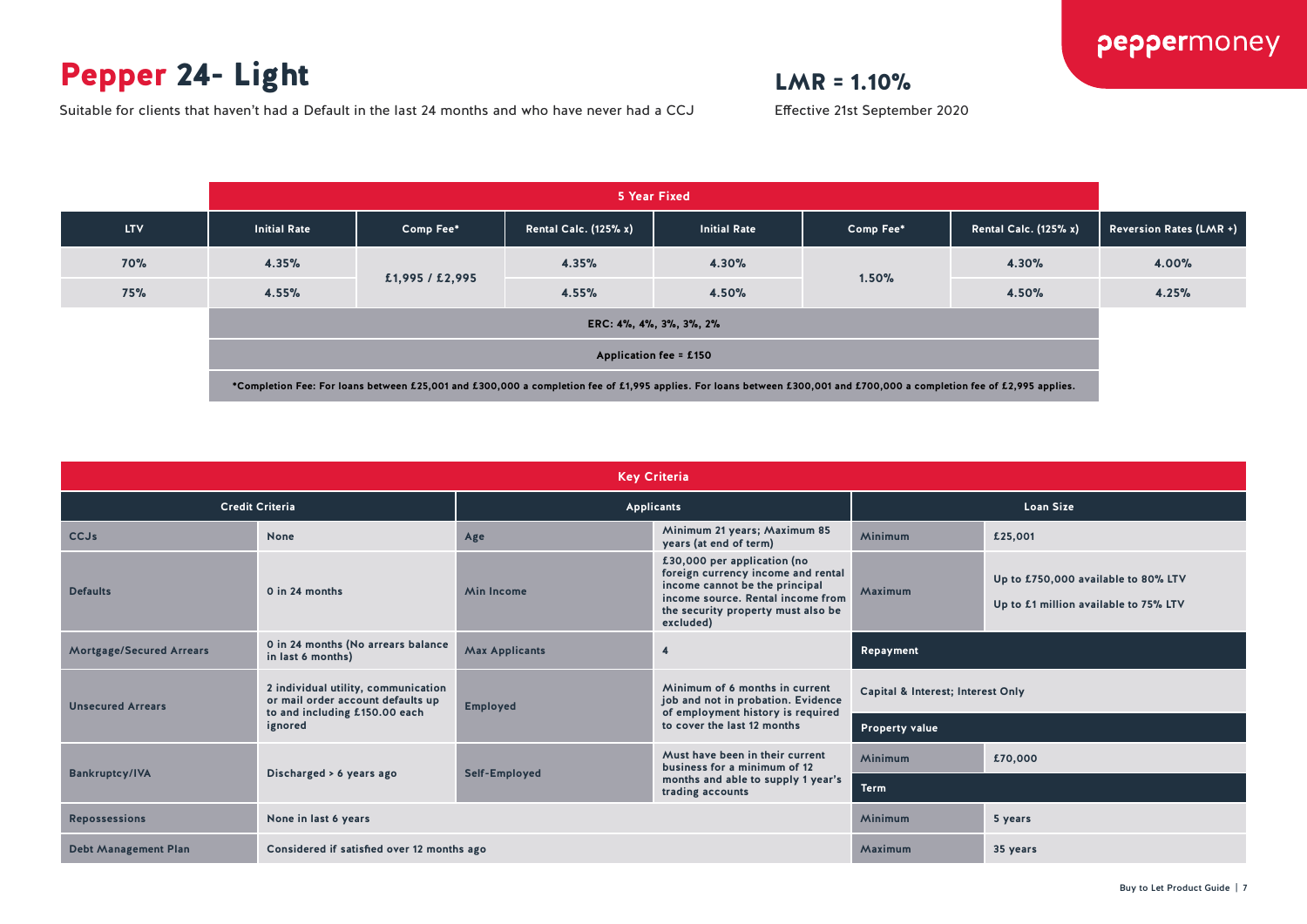Pepper 24

Suitable for clients that haven't had a CCJ or Default in the last 24 months

## $LMR = 1.10%$

Effective 21st September 2020

|                                                                                                                                                                         |                     |                 |                              | 5 Year Fixed        |           |                              |                         |  |
|-------------------------------------------------------------------------------------------------------------------------------------------------------------------------|---------------------|-----------------|------------------------------|---------------------|-----------|------------------------------|-------------------------|--|
| <b>LTV</b>                                                                                                                                                              | <b>Initial Rate</b> | Comp Fee*       | <b>Rental Calc. (125% x)</b> | <b>Initial Rate</b> | Comp Fee* | <b>Rental Calc. (125% x)</b> | Reversion Rates (LMR +) |  |
| <b>70%</b>                                                                                                                                                              | 4.45%               |                 | 4.45%                        | 4.40%               |           | 4.40%                        | 4.00%                   |  |
| 75%                                                                                                                                                                     | 4.65%               | £1,995 / £2,995 | 4.65%                        | 4.60%               | 1.50%     | 4.60%                        | 4.25%                   |  |
|                                                                                                                                                                         |                     |                 | ERC: 4%, 4%, 3%, 3%, 2%      |                     |           |                              |                         |  |
| <b>Application fee = £150</b>                                                                                                                                           |                     |                 |                              |                     |           |                              |                         |  |
| *Completion Fee: For loans between £25,001 and £300,000 a completion fee of £1,995 applies. For loans between £300,001 and £700,000 a completion fee of £2,995 applies. |                     |                 |                              |                     |           |                              |                         |  |

| <b>Key Criteria</b>             |                                                                                                           |                                         |                                                                                                                                                                                             |                                                                                         |          |  |  |  |  |
|---------------------------------|-----------------------------------------------------------------------------------------------------------|-----------------------------------------|---------------------------------------------------------------------------------------------------------------------------------------------------------------------------------------------|-----------------------------------------------------------------------------------------|----------|--|--|--|--|
|                                 | <b>Credit Criteria</b>                                                                                    |                                         | <b>Applicants</b>                                                                                                                                                                           | <b>Loan Size</b>                                                                        |          |  |  |  |  |
| <b>CCJs/Defaults</b>            | 0 in 24 months                                                                                            | Age                                     | Minimum 21 years; Maximum 85<br>years (at end of term)                                                                                                                                      | Minimum                                                                                 | £25,001  |  |  |  |  |
| <b>CCJ Value</b>                | No limit                                                                                                  | <b>Min Income</b>                       | £30,000 per application (no<br>foreign currency income and rental<br>income cannot be the principal<br>income source. Rental income from<br>the security property must also be<br>excluded) | Up to £750,000 available to 80% LTV<br>Maximum<br>Up to £1 million available to 75% LTV |          |  |  |  |  |
| <b>Mortgage/Secured Arrears</b> | 0 in 24 months (No arrears balance<br>in last 6 months)                                                   | <b>Max Applicants</b><br>$\overline{4}$ |                                                                                                                                                                                             | Repayment                                                                               |          |  |  |  |  |
| <b>Unsecured Arrears</b>        | 2 individual utility, communication<br>or mail order account defaults up<br>to and including £150.00 each | <b>Employed</b>                         | Minimum of 6 months in current<br>job and not in probation. Evidence<br>of employment history is required                                                                                   | Capital & Interest; Interest Only                                                       |          |  |  |  |  |
|                                 | ignored                                                                                                   |                                         | to cover the last 12 months                                                                                                                                                                 | <b>Property value</b>                                                                   |          |  |  |  |  |
|                                 |                                                                                                           |                                         | Must have been in their current<br>business for a minimum of 12                                                                                                                             | Minimum                                                                                 | £70,000  |  |  |  |  |
| <b>Bankruptcy/IVA</b>           | Discharged > 6 years ago                                                                                  | Self-Employed                           | months and able to supply 1 year's<br>trading accounts                                                                                                                                      | <b>Term</b>                                                                             |          |  |  |  |  |
| <b>Repossessions</b>            | None in last 6 years                                                                                      |                                         |                                                                                                                                                                                             | Minimum                                                                                 | 5 years  |  |  |  |  |
| <b>Debt Management Plan</b>     | Considered if satisfied over 12 months ago                                                                |                                         |                                                                                                                                                                                             | Maximum                                                                                 | 35 years |  |  |  |  |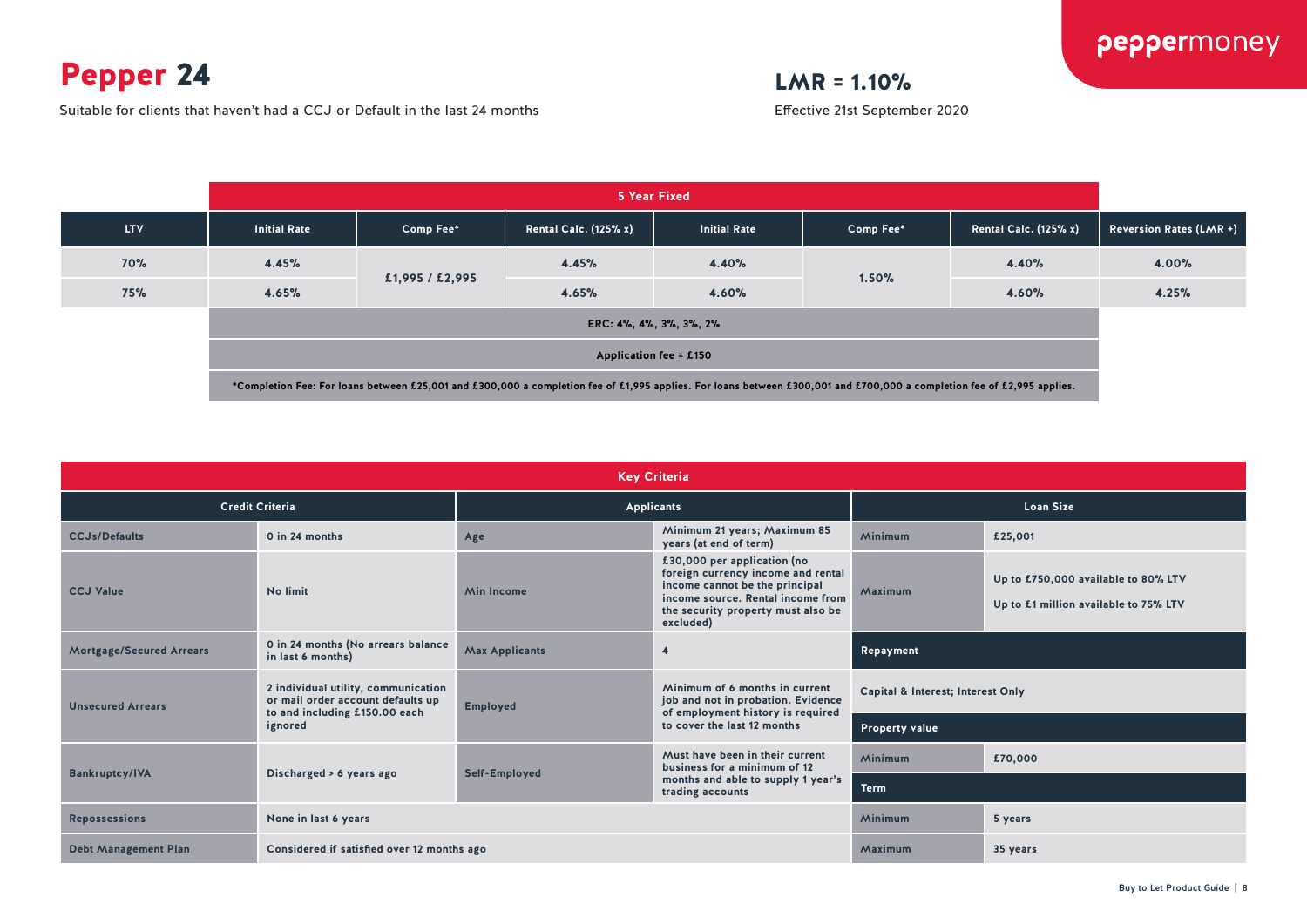## Pepper 18- Light

Suitable for clients that haven't had a Default in the last 18 months and who have never had a CCJ

## $LMR = 1.10%$

Effective 21st September 2020

**5 Year Fixed LTV Initial Rate Comp Fee\* Rental Calc. (125% x) Initial Rate Comp Fee\* Rental Calc. (125% x) Reversion Rates (LMR +) 70% 5.45% £1,995 / £2,995 5.45% 5.40% 1.50% 5.40% 4.25% 75% 5.75% 5.75% 5.70% 5.70% 4.50% ERC: 4%, 4%, 3%, 3%, 2% Application fee = £150 \*Completion Fee: For loans between £25,001 and £300,000 a completion fee of £1,995 applies. For loans between £300,001 and £700,000 a completion fee of £2,995 applies.**

| <b>Key Criteria</b>         |                                                                                                                      |                       |                                                                                                                                                                                             |                                   |                                                                              |  |  |
|-----------------------------|----------------------------------------------------------------------------------------------------------------------|-----------------------|---------------------------------------------------------------------------------------------------------------------------------------------------------------------------------------------|-----------------------------------|------------------------------------------------------------------------------|--|--|
| <b>Credit Criteria</b>      |                                                                                                                      | Applicants            |                                                                                                                                                                                             | <b>Loan Size</b>                  |                                                                              |  |  |
| <b>CCJs</b>                 | None                                                                                                                 | Age                   | Minimum 21 years; Maximum 85<br>years (at end of term)                                                                                                                                      | Minimum                           | £25,001                                                                      |  |  |
| <b>Defaults</b>             | 0 in 18 months                                                                                                       | <b>Min Income</b>     | £30,000 per application (no<br>foreign currency income and rental<br>income cannot be the principal<br>income source. Rental income from<br>the security property must also be<br>excluded) | Maximum                           | Up to £750,000 available to 80% LTV<br>Up to £1 million available to 75% LTV |  |  |
| Mortgage/Secured Arrears    | 0 in 18 months (No arrears balance<br>in last 6 months)                                                              | <b>Max Applicants</b> | $\overline{4}$                                                                                                                                                                              | Repayment                         |                                                                              |  |  |
| <b>Unsecured Arrears</b>    | 2 individual utility, communication<br>or mail order account defaults up<br>to and including £150.00 each<br>ignored | <b>Employed</b>       | Minimum of 6 months in current<br>job and not in probation. Evidence<br>of employment history is required<br>to cover the last 12 months                                                    | Capital & Interest; Interest Only |                                                                              |  |  |
|                             |                                                                                                                      |                       |                                                                                                                                                                                             | <b>Property value</b>             |                                                                              |  |  |
|                             | Discharged > 6 years ago                                                                                             | Self-Employed         | Must have been in their current<br>business for a minimum of 12<br>months and able to supply 1 year's<br>trading accounts                                                                   | Minimum                           | £70,000                                                                      |  |  |
| <b>Bankruptcy/IVA</b>       |                                                                                                                      |                       |                                                                                                                                                                                             | <b>Term</b>                       |                                                                              |  |  |
| <b>Repossessions</b>        | None in last 6 years                                                                                                 |                       |                                                                                                                                                                                             | Minimum                           | 5 years                                                                      |  |  |
| <b>Debt Management Plan</b> | Considered if satisfied over 12 months ago                                                                           |                       |                                                                                                                                                                                             | Maximum                           | 35 years                                                                     |  |  |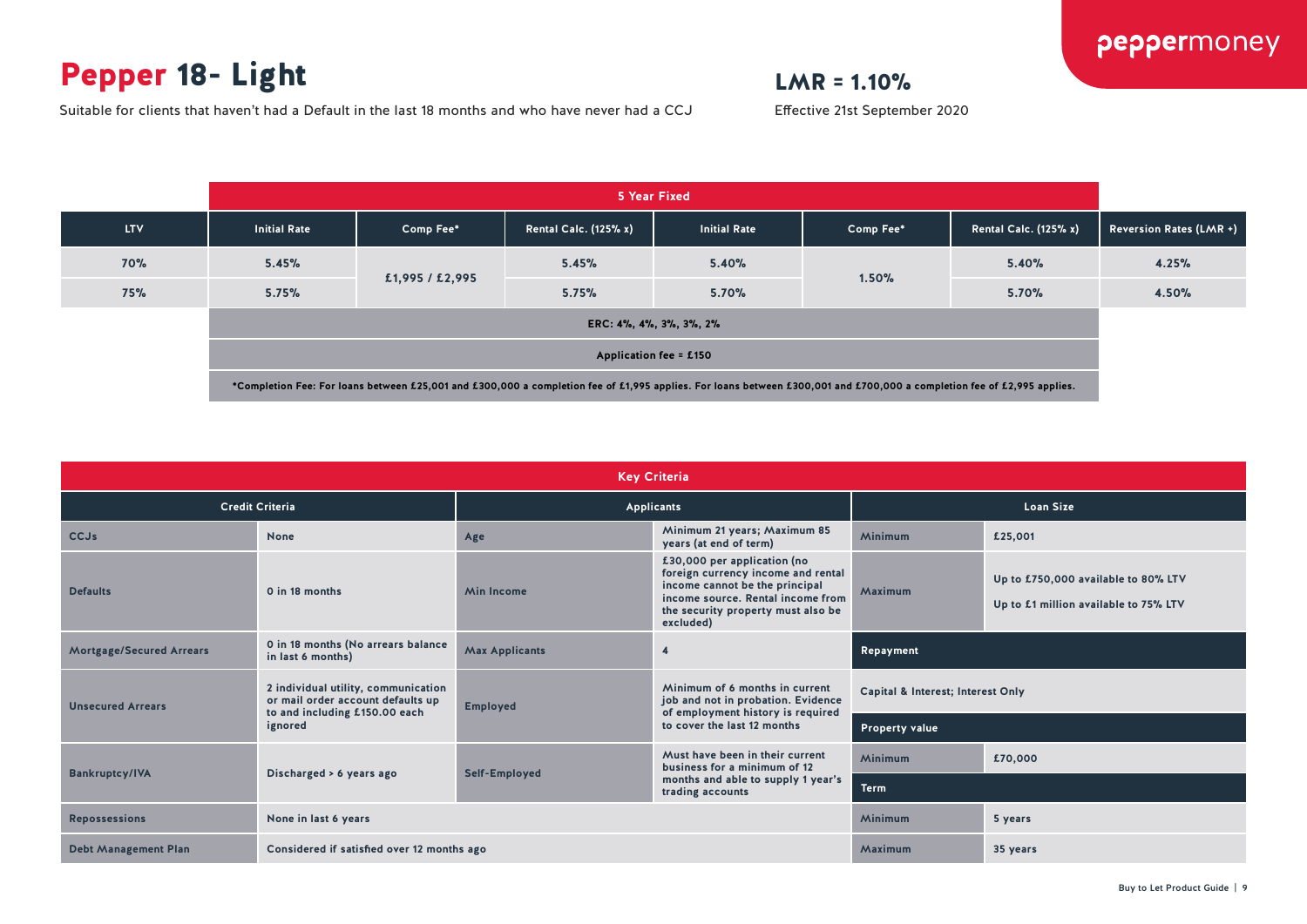## Pepper 18

## $LMR = 1.10%$

Effective 21st September 2020

Suitable for clients that haven't had a Default in the last 18 months and who have never had a CCJ

|                                                                                                                                                                                                   | 5 Year Fixed            |                 |                              |                     |           |                              |                                |
|---------------------------------------------------------------------------------------------------------------------------------------------------------------------------------------------------|-------------------------|-----------------|------------------------------|---------------------|-----------|------------------------------|--------------------------------|
| <b>LTV</b>                                                                                                                                                                                        | <b>Initial Rate</b>     | Comp Fee*       | <b>Rental Calc. (125% x)</b> | <b>Initial Rate</b> | Comp Fee* | <b>Rental Calc. (125% x)</b> | <b>Reversion Rates (LMR +)</b> |
| 70%                                                                                                                                                                                               | 5.55%                   | £1,995 / £2,995 | 5.55%                        | 5.50%               | 1.50%     | 5.50%                        | 4.25%                          |
| 75%                                                                                                                                                                                               | 5.85%                   |                 | 5.85%                        | 5.80%               |           | 5.80%                        | 4.50%                          |
|                                                                                                                                                                                                   | ERC: 4%, 4%, 3%, 3%, 2% |                 |                              |                     |           |                              |                                |
| Application fee = £150<br>*Completion Fee: For loans between £25,001 and £300,000 a completion fee of £1,995 applies. For loans between £300,001 and £700,000 a completion fee of £2,995 applies. |                         |                 |                              |                     |           |                              |                                |
|                                                                                                                                                                                                   |                         |                 |                              |                     |           |                              |                                |

| <b>Key Criteria</b>             |                                                                          |                                                               |                                                                                                                                                                                             |                                   |                                                                              |  |  |
|---------------------------------|--------------------------------------------------------------------------|---------------------------------------------------------------|---------------------------------------------------------------------------------------------------------------------------------------------------------------------------------------------|-----------------------------------|------------------------------------------------------------------------------|--|--|
| <b>Credit Criteria</b>          |                                                                          | Applicants                                                    |                                                                                                                                                                                             | <b>Loan Size</b>                  |                                                                              |  |  |
| <b>CCJs/Defaults</b>            | 0 in 18 months                                                           | Minimum 21 years; Maximum 85<br>Age<br>years (at end of term) |                                                                                                                                                                                             | Minimum                           | £25,001                                                                      |  |  |
| <b>CCJ Value</b>                | No limit                                                                 | <b>Min Income</b>                                             | £30,000 per application (no<br>foreign currency income and rental<br>income cannot be the principal<br>income source. Rental income from<br>the security property must also be<br>excluded) | Maximum                           | Up to £750,000 available to 80% LTV<br>Up to £1 million available to 75% LTV |  |  |
| <b>Mortgage/Secured Arrears</b> | 0 in 18 months (No arrears balance<br>in last 6 months)                  | <b>Max Applicants</b>                                         | $\overline{4}$                                                                                                                                                                              | Repayment                         |                                                                              |  |  |
| <b>Unsecured Arrears</b>        | 2 individual utility, communication<br>or mail order account defaults up | <b>Employed</b>                                               | Minimum of 6 months in current<br>job and not in probation. Evidence<br>of employment history is required<br>to cover the last 12 months                                                    | Capital & Interest; Interest Only |                                                                              |  |  |
|                                 | to and including £150.00 each<br>ignored                                 |                                                               |                                                                                                                                                                                             | <b>Property value</b>             |                                                                              |  |  |
|                                 | Discharged > 6 years ago                                                 |                                                               | Must have been in their current<br>business for a minimum of 12<br>months and able to supply 1 year's<br>trading accounts                                                                   | <b>Minimum</b>                    | £70,000                                                                      |  |  |
| <b>Bankruptcy/IVA</b>           |                                                                          | Self-Employed                                                 |                                                                                                                                                                                             | <b>Term</b>                       |                                                                              |  |  |
| <b>Repossessions</b>            | None in last 6 years                                                     |                                                               |                                                                                                                                                                                             | <b>Minimum</b>                    | 5 years                                                                      |  |  |
| <b>Debt Management Plan</b>     | Considered if satisfied over 12 months ago                               |                                                               |                                                                                                                                                                                             | Maximum                           | 35 years                                                                     |  |  |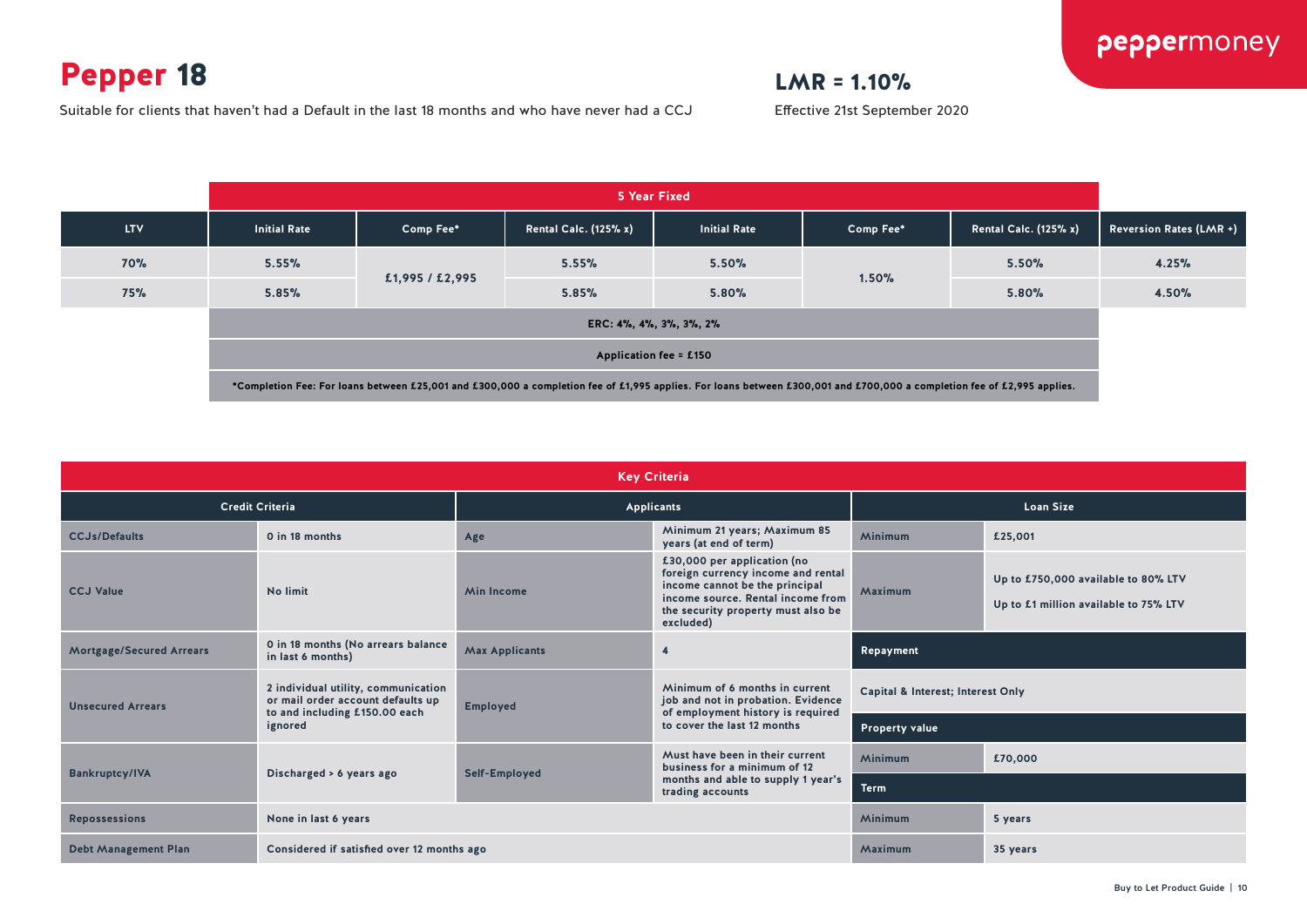## Pepper 12- Light

Suitable for clients that haven't had a Default in the last 12 months and who have never had a CCJ

## $LMR = 1.10%$

Effective 21st September 2020

|                                                                                                                                                                         | 5 Year Fixed            |                 |                              |                     |           |                              |                         |
|-------------------------------------------------------------------------------------------------------------------------------------------------------------------------|-------------------------|-----------------|------------------------------|---------------------|-----------|------------------------------|-------------------------|
| <b>LTV</b>                                                                                                                                                              | <b>Initial Rate</b>     | Comp Fee*       | <b>Rental Calc. (125% x)</b> | <b>Initial Rate</b> | Comp Fee* | <b>Rental Calc. (125% x)</b> | Reversion Rates (LMR +) |
| 70%                                                                                                                                                                     | 6.15%                   | £1,995 / £2,995 | 6.15%                        | 6.10%               | 1.50%     | 6.10%                        | 4.55%                   |
|                                                                                                                                                                         | ERC: 4%, 4%, 3%, 3%, 2% |                 |                              |                     |           |                              |                         |
|                                                                                                                                                                         | Application fee = £150  |                 |                              |                     |           |                              |                         |
| *Completion Fee: For loans between £25,001 and £300,000 a completion fee of £1,995 applies. For loans between £300,001 and £700,000 a completion fee of £2,995 applies. |                         |                 |                              |                     |           |                              |                         |

| <b>Key Criteria</b>             |                                                                                                           |                                                               |                                                                                                                                                                                             |                                   |                                                                              |  |  |
|---------------------------------|-----------------------------------------------------------------------------------------------------------|---------------------------------------------------------------|---------------------------------------------------------------------------------------------------------------------------------------------------------------------------------------------|-----------------------------------|------------------------------------------------------------------------------|--|--|
| <b>Credit Criteria</b>          |                                                                                                           | <b>Applicants</b>                                             |                                                                                                                                                                                             | <b>Loan Size</b>                  |                                                                              |  |  |
| <b>CCJs</b>                     | <b>None</b>                                                                                               | Minimum 21 years; Maximum 85<br>Age<br>years (at end of term) |                                                                                                                                                                                             | Minimum                           | £25,001                                                                      |  |  |
| <b>Defaults</b>                 | 0 in 12 months                                                                                            | <b>Min Income</b>                                             | £30,000 per application (no<br>foreign currency income and rental<br>income cannot be the principal<br>income source. Rental income from<br>the security property must also be<br>excluded) | Maximum                           | Up to £750,000 available to 80% LTV<br>Up to £1 million available to 75% LTV |  |  |
| <b>Mortgage/Secured Arrears</b> | 0 in 12 months (No arrears balance<br>in last 6 months)                                                   | <b>Max Applicants</b>                                         | $\overline{4}$                                                                                                                                                                              | Repayment                         |                                                                              |  |  |
| <b>Unsecured Arrears</b>        | 2 individual utility, communication<br>or mail order account defaults up<br>to and including £150.00 each | <b>Employed</b>                                               | Minimum of 6 months in current<br>job and not in probation. Evidence<br>of employment history is required<br>to cover the last 12 months                                                    | Capital & Interest; Interest Only |                                                                              |  |  |
|                                 | ignored                                                                                                   |                                                               |                                                                                                                                                                                             | <b>Property value</b>             |                                                                              |  |  |
|                                 |                                                                                                           |                                                               | Must have been in their current<br>business for a minimum of 12<br>months and able to supply 1 year's<br>trading accounts                                                                   | Minimum                           | £70,000                                                                      |  |  |
| <b>Bankruptcy/IVA</b>           | Discharged > 6 years ago                                                                                  | Self-Employed                                                 |                                                                                                                                                                                             | <b>Term</b>                       |                                                                              |  |  |
| <b>Repossessions</b>            | None in last 6 years                                                                                      |                                                               |                                                                                                                                                                                             |                                   | 5 years                                                                      |  |  |
| <b>Debt Management Plan</b>     | Considered if satisfied over 12 months ago                                                                |                                                               |                                                                                                                                                                                             | Maximum                           | 35 years                                                                     |  |  |